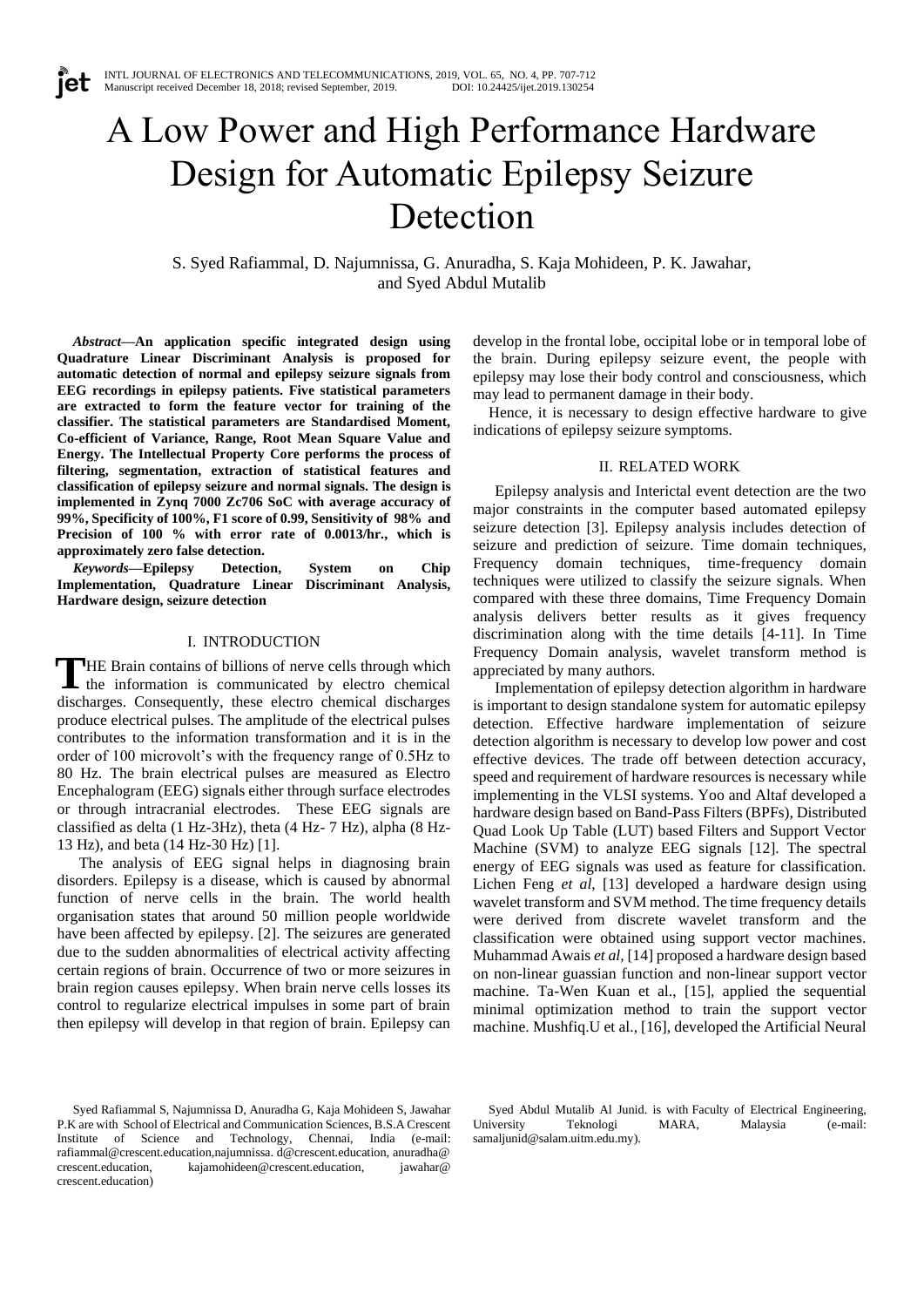network based hardware design. In this design, the statistical variance was employed to train artificial neural network classifier. The sample entropy and SVM based VLSI design was proposed by Yuanfa Wang *et al.,* [17]. The Hjorth variance and coastline features were put to use in detecting the brain signal abnormalities [18]. Maria Hugle [19] introduced convolution neural network based architecture. The discrete wavelet transform and linear classifier based hardware design was implemented by S.Tamilarasi [20]. Lichen Feng *et al*., [13] proposed a discrete wavelet transform and SVM based VLSI design to detect the abnormalities in EEG.

Wavelet transforms and Support Vector Machines are widely used in many hardware implementations of automatic epilepsy detection. The SVM learns by solving constrained quadratic programming whose size depends on training sample size [15]. If the samples, which are used for training are high then it needs more iteration and then the implementation of hardware is complicated. Support vector machine requires many processing stages as it implies the hardware requirements. For low power design, there is a balance needed between accuracy and power consumed by the processing units of hardware. The discrete wavelet transform becomes computationally intensive during fine analysis and has less directionality.

The hardware requirements and speed of hardware depends on complexity of algorithm. To be more specific to design hardware with better utilization of its resources and efficient performance, the knowledge about the computational complexity of classification algorithm is necessary. Less computation complexity leads to better hardware design [22]. Some of the popular linear classification models are K-Nearest Neighbourhood (KNN), Support Vector Machine, Multi Layer Perceptron & Linear Discriminant Analysis. The quantity of computing resources required for particular algorithm is described by computation complexity. The computational complexity of the Support Vector Machine is O (n3) and space complexity is  $O(n2)$  [23, 24], where n is the size of training data set. The computational complexity of LDA is O(nmt+t3), space complexity is O (mn+mt+nt) where m is the number of samples used to train the classifier and n is the number of feature vector, t=minimum  $(m,n)$  [25]. The computational complexity of Multi Layer Perceptron with back propagation learning is O (n.m.hK.o.i) where m is number of parameters, n is number of training samples, K is number of hidden layers, h is number of neurons, o is output neuron, i is number of iterations. The KNN classifier computational complexity is O (nm), where n is the number of training sample and m is number of features.

#### III. SYSTEM OVERVIEW

Intellectual property core based designs for automatic seizure detection from EEG signal is proposed in this work. The design is implemented in Zynq based SoC. The flow diagram of the design is described in Fig. 1. The proposed hardware design consists of internal stages of Pre processing of signal by Filtering, Segmentation, Statistical Feature Extraction Module, and Classification by Quadrature Linear Discriminant Analysis.



Fig. 1. Flow diagram of proposed design

#### *A. Pre processing*

The pre processing unit consists of filtering by Butterworth bandpass filter and data segmentation by sliding window method. EEG data is band limited to 3-29 Hz. Each single channel data is divided into segments of 1.475 seconds duration with over lapping of 0.7375 seconds using sliding window method [26].

#### *B. Feature extraction*

The statistical features are extracted from pre processed EEG signal for classification of Seizure Signal. Standardised moments, Root Mean Square, Range, Energy, Coefficient of Variance, are the statistical parameters calculated for each segments as follow:

*1) Standardized Moment (SM):*

Standardized moment is objective measurement of asymmetry. It is the ratio of Mean to Standard deviation.

$$
SM = \frac{\text{Mean}(x(n))}{\text{Standard Deviation}(x(n))}
$$

The standard deviation of each segment is calculated by the equation (1)

Standard Deviation (SD)

$$
SD = \sqrt{\sum \frac{(X - X')^2}{N}} \tag{1}
$$

## *2) Root Mean Square value (RMS):*

Root Mean Square is quadratic mean of data. It is defined as the arithmetic mean of squares of data as in equation (2). Root Mean Square (RMS)

$$
RMS = \sqrt{\frac{\sum_{1}^{n} x^{2}}{n}}
$$
 (2)

3) *Range* of each segment is the difference of maximum amplitude and minimum amplitude of each segment.

**4)** *The coefficient of variation* is a statistical parameter, which measures the relative variability between data. It is the ratio of standard deviation to Mean as in equation (3). i.e.

$$
CV = \frac{SD}{Mean}
$$
 (3)

*5) The Energy* of the each segment of data set is calculated by Parsevel's Energy formula, as

$$
\frac{1}{N} \sum_{k=0}^{N-1} x(n)^2
$$
 (4)

The feature vector, which is to be assigned to the classification module, contains five features of each segment. The Feature vector size of the single channel data of 23.6 seconds consists of 31\* 6 elements.

## *C. Classification*

In this analysis, Quadrature Linear Discriminant Analysis (QLDA) method is adapted for normal/Seizure data classification. The feature vector is used as input to the classification module. From the feature vector, the classification rules corresponding to Normal and Seizure cases were formed. Quadrature Linear Discriminant analysis maximizes the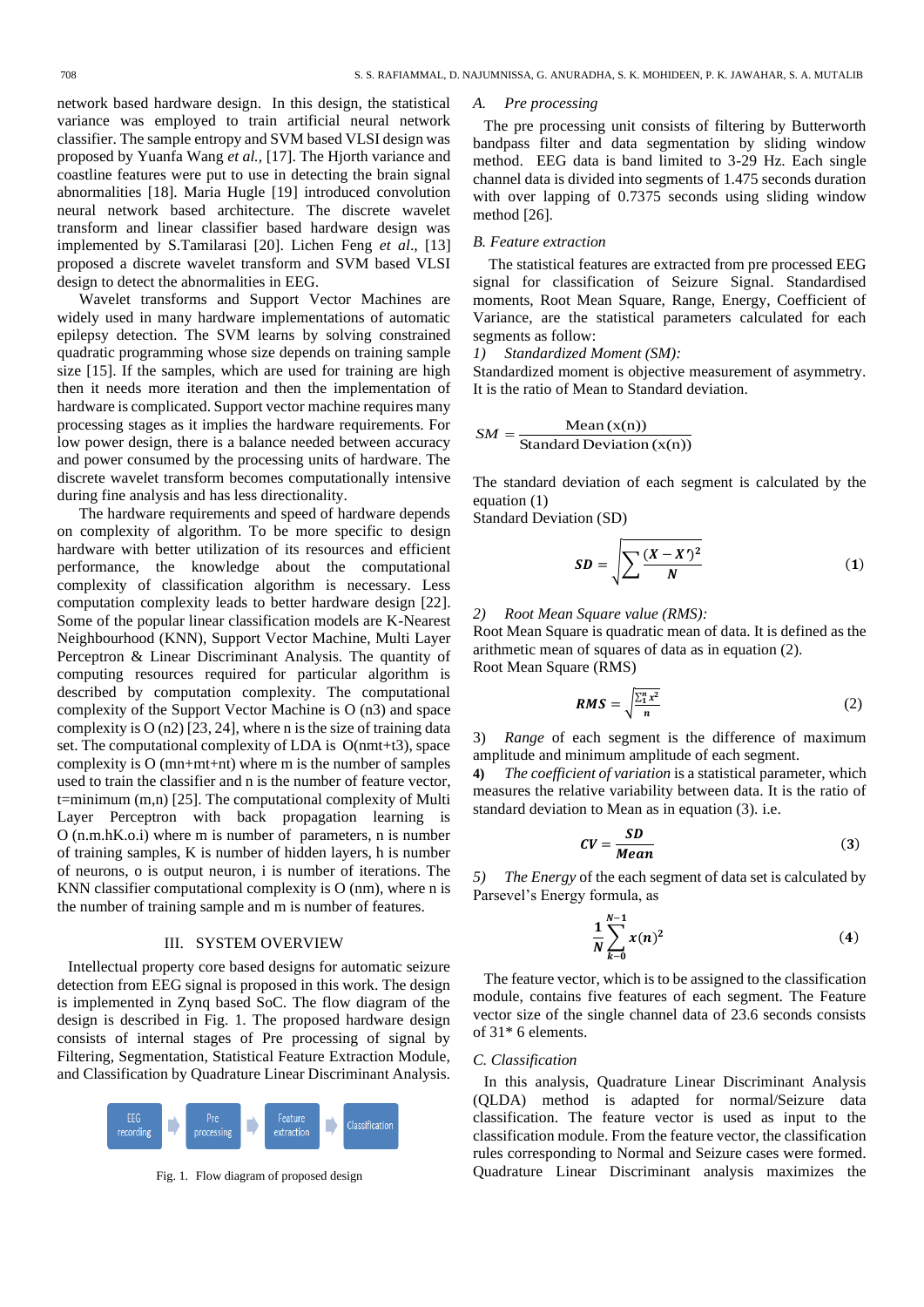difference between classes. Based on the differences the discriminant score is formed for each class. *The QLDA algorithm:*

Consider the training data set consists of two classes. {Normal & Seizure} referred as  ${X & Y}$ .

i) Prepare the training data set  $E = \{X;Y\}$  where X belongs to normal EEG data and Y belongs to Seizure EEG data. X and Y contains all features from all samples,

Let X=
$$
\begin{pmatrix} x11 & x12 ... x1F \\ x21 & x22 ... x2F \\ xm1 & xm2 ... xmF \end{pmatrix}
$$
  
Let Y=
$$
\begin{bmatrix} y11 & y12 ... y1F \\ y21 & y22 ... y2F \\ ym1 & ym2 ... ymF \end{bmatrix}
$$

 $x_{ij}$  refers to an i<sup>th</sup> feature vector of j<sup>th</sup> segments in normal data set.  $y_{ij}$  refers to an i<sup>th</sup> feature vector of j<sup>th</sup> segments in Seizure data set.

Where m is the number segments of each single channel EEG data and F is number of feature vector. In this design, m=31 x 80 and F=5.

ii) Calculate the Mean Values of each class as μ1, μ2 and Mean of entire class as  $\mu$ , which is calculated by merging X & Y together. In the case of two class problem of Quadratic Linear Discriminant method, the probability (p) is assumed as 0.5.

iii) Calculate zero mean feature vector  $X^0$  & Values of  $^0$ . The mean value is subtracted from feature values. The apriori probability of this problem is considered as  $P = \{(p1,p2)\}\$ . In this design, the value of  $p1=0.5 \& p2=0.5$ .

iv) The scatter matrix for each class is calculated as follows: Scatter matrix is calculated for class  $c_1$  and  $c_2$  is given in equations (5) and (6).

$$
C_1 = \frac{(X^o)^T (X^o)}{l} \tag{5}
$$

$$
C_2 = \frac{(Y^o)^T (Y^o)}{l_i}
$$
 (6)

Covariance matrix is calculated in equation (7)

as G (r,s) = 
$$
\frac{1}{l} \sum_{i=1}^{g} l_i \ c_i(r,s)
$$
 (7)

v) Pseudo inverse is calculated for G(r,s) in order to derive better discriminant rules for Normal and Seizure classes.

vi) The Quadrature Linear Discriminant Analysis (QLDA) discriminant function is calculated as

$$
Fi = \mu iG - 1xiT - 0.25 \mu iG - 1\mu iT + \ln(\pi).
$$
 (8)

Transforming all data into discriminant function {F1F2}, the sample data and the training data can be presented in new coordination. The discriminant line is all of {F1 F2} values of all data.

vii) The class of the sample set is determined as follows: if F1>F2 then

the classification output  $=$  Normal else,

Classification output = seizure.

## IV. EXPERIMENTAL RESULT

We designed the automatic deduction system with real time feature extraction and epilepsy seizure deduction. The performance of this system is validated by using BONN database [27]. Five sets of data are used to validate the performance of proposed method. Each data set consisted of single channel EEG of 100 segments with the duration of 23.6 seconds and 173.6 Hz sampling frequency.

The data sets A and B contained segments acquired from surface EEG recordings, which were executed on five normal persons in awaken and relaxed state with eyes open in set A and eyes closed in set B using a standardized electrode placement scheme.

The data sets C, D, & E were recorded from five seizure affected patients. The data set C was documented during the hippocampal formation of the opposite hemisphere of the brain. The data set D was taken from the epileptogenic zone. The data set E was recorded during the seizure activity. The performance of the classification model is enhanced by filtering the EEG signal in the range 3-29 Hz. During training process out of 100 data segments, 80 were used to train the classifier, and 20 were utilized to test the performance of the classifier. The result were obtained by working on a Windows 7 computer system with an Intel i3 CPU 4GB RAM.

The band limited EEG is segmented to 1.475 seconds duration. Overlapping window method is used to segment the band limited EEG signal. Each segment is of 1.475 seconds duration with overlapping of 0.7375 seconds with adjacent segment. For each segment, five statistical features are calculated.

The variations in statistical values of seizure and non-seizure signals are discriminated in Fig. 3. The statistical parameter standardized moment is used to test the asymmetry property of time sequence data. Standardized moment value is zero for perfect symmetric data. The asymmetry function of the EEG signal is measured by Standardised Moment Calculation. The asymmetry value of seizure EEG signal is lower than the healthy signal because during epileptic period the normal pattern of electrical impulses are disturbed. As a result, neurons rapidly fires electrical impulses all at once. This causes electrical pattern of the EEG signal to change into symmetrical pulses. The randomness of EEG signal is reduced during seizure event due to the abnormal pattern of electrical impulses. To be more precise, the epilepsy seizure signals are less random and stationary with variable amplitude [51, 52]. Hence, Standardised Moment value of seizure signal is less than nonseizure EEG signal.

The amplitude of the EEG signal during seizure is high when compared with the healthy EEG signal due to the abnormal activity of neurons in course of seizure event. Hence, the Root Mean Square, Energy and Range values of the seizure EEG signals are higher than the non-seizure EEG signals parameters. The epilepsy signals have higher level of dispersion around its Mean Value. As consequence, the Coefficient of Variance of seizure signals is higher when compared with non-seizure signals.

With our proposed design, the seizure deduction is obtained within 0.17 seconds. To validate the classifier we have formulated five kinds of problems as P1,P2,P3,P4,P5 where P1 is the classification between the data set A and E , P2 is defined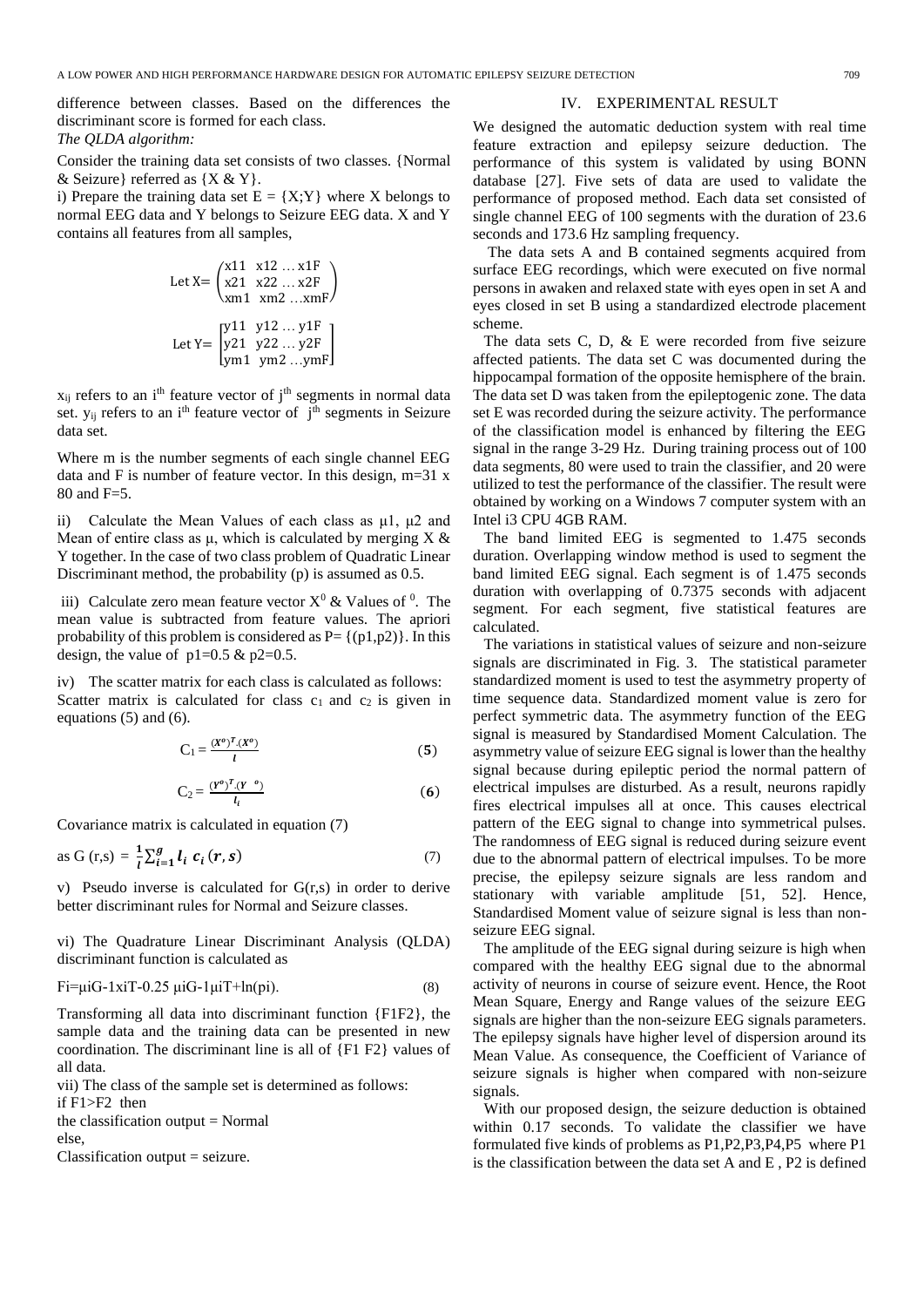

Fig. 2. The classification between seizure and non seizure signals





**(c) (d)**



Fig 3 : Performance analysis of proposed classifier .(a) Accuracy ,(b)Error Rate (c)F1 Score (d)Sensitivity (e)Specificity, (f) Precision

as classification between B data set and E data set ,P3 is data set C and E ,P4 is defined as D and E and P5 is defined as ABCD and E . Five types of classification problems are tested by using this proposed method. The classification output is

shown in Fig 2. The overall classification performance is described in Fig. 3. and performance metrics for each classification problem is given in the table 4.During the testing phase, out of 100 seizure data sets, 98 data sets were successfully detected as epilepsy seizures. Performance metrics used to validate the proposed classifier are accuracy, Error rate,Precision,Sensitivity,F1 score, Specificity.. As a result, we obtained an average accuracy of 99%, Specificity of 100%, F1 score of 0.99, Sensitivity of 98% and Precision of 100 % with error rate of 0.0013/hr., which is approximately zero false detection.

The Online process of feature extraction and seizure classification are implemented in hardware. The discriminate coefficients which are required for classification is calculated on off-line. The hardware implementation of seizure detection algorithm is simplified by this off-line process. The methodology of hardware implementation is discussed in the following section.

### *HIGH LEVEL SYNTHESIS BASED DETECTION DESIGN*

HLS (High level Synthesis) is method which uses high level languages (i.e. C /System C/C++) to design hardware systems. It mainly used in Application specific integrated design and Field Programmable Gate Array design.HLS tool will convert the algorithms in to RTL level and it gives estimation of registers and digital signal processor in the micro architecture.

The proposed algorithm is realized in hardware using the Vivado software. The discrimanat co efficient and input EEG signal uses floating point with single precision format. The floating point arithmetic operations are synthesized by math library of Vivado HLS math library. The discriminate co efficient is stored in external memory because of patient specific property of classification algorithm. The utilization of resources of hardware is reported after placement and routing in Vivado implementation process. The implementation is needed AXI interconnects and Direct memory access blocks and Zynq 7 processing system. The target FPGA is Zynq board with clock frequency of 100MHz. The block diagram of generated IP is named as My\_design\_0 and shown in Fig. 6. This integrated design consists of Pre processing module, Feature extraction and Classification modules. The interconnection diagram of IP with Zynq processing system of proposed design is given in Fig. 4. The resource utilization of proposed algorithm implementation is given in Table I.



Fig. 4. Block diagram of generated IP.

After the customized IP interconnect with Zynq processing system, the Synthesis and routing is performed .and bit stream is generated for this design .Finally the generated bit file is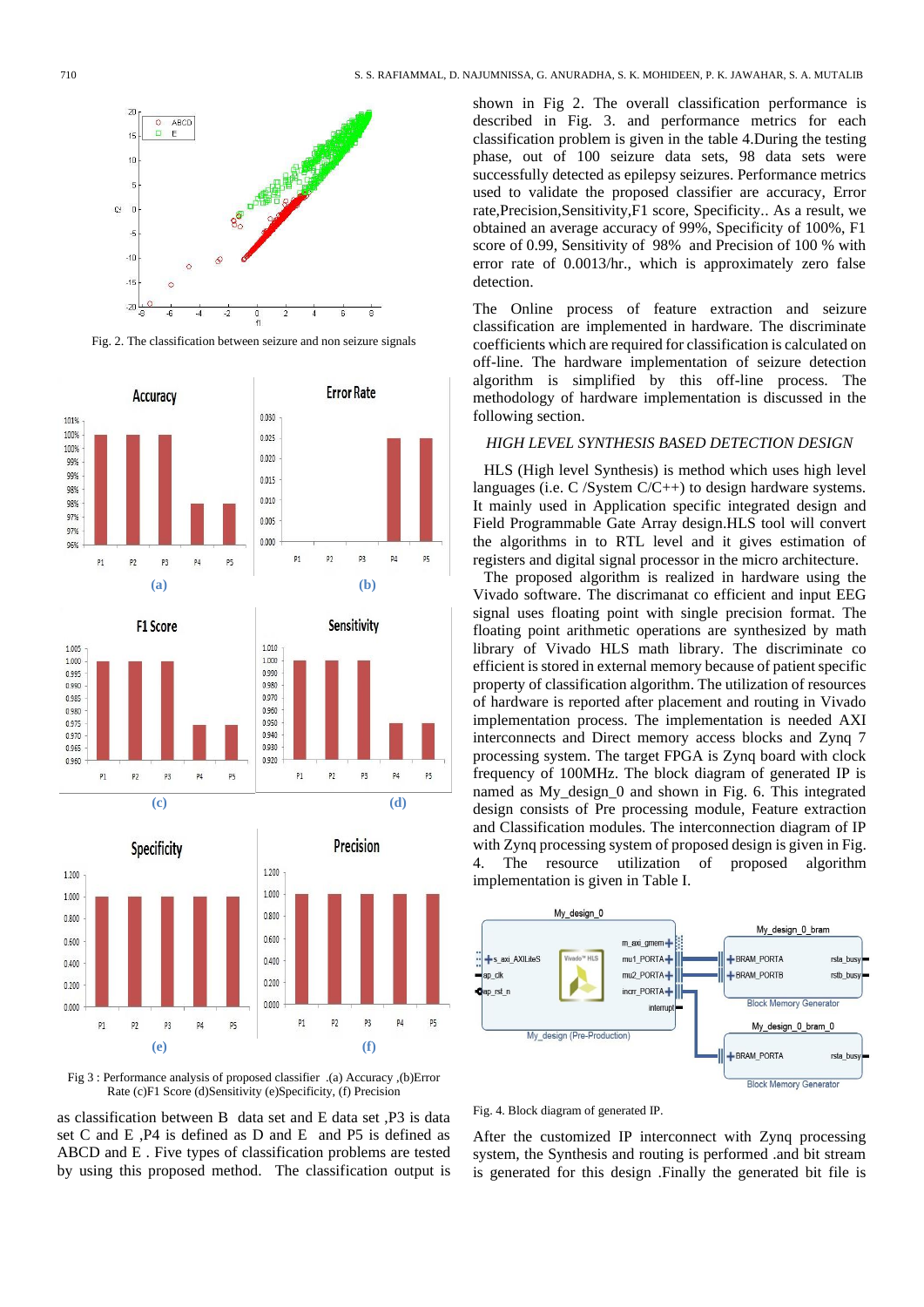downloaded in to FPGA board by using Xilinx SDK. The detailed power consumption report of the FPGA implementation is given Table II.

## V. DISCUSSION

This epilepsy seizure detection algorithm is executed and verified on BONN, Germany database. The inclusive performance of this design is aligned with various existing works with high accuracy and very low false detection rate. The comparison between existing hardware algorithms and proposed algorithm is given in the Table III, which shows that this proposed algorithm exhibits better classification accuracy when compared with existing algorithms. Therefore, high classification accuracy ensures enhanced performance of the automatic detection system.

## **CONCLUSION**

The computational complexity performs a vital role in designing the hardware for the automatic epilepsy seizure detection from EEG signals. The working probability of the design involves in the utilization of hardware resources, which in turn depends upon number of features extracted from EEG signal and classification algorithm. In this design, we have developed Intellectual Property core integrated design based on Zynq FPGA for automatic epilepsy detection. The EEG signal is band limited to 3-29 Hz and five statistical features are extracted for classification of epilepsy seizure using Quadrature Linear Discriminant Analysis (QLDA) classifier. We have validated this design using open EEG database of University of BONN, Germany. To prove the reliability of this work, we have tested five different types of seizure detection problems and performance measures of detection results are listed. It is observed that the design gives average detection accuracy of 97.2 % with error rate of 0.03.

The program l logic utilizes 0.09 watt dynamic power and DSP operation uses 0.010 watt power in the hardware implementation.

Due to reduced memory space and less dynamic power this design can be used to develop low power devices for automatic epilepsy detection application. For further research, the reduction of IOB is to be considered in order to design low cost integrated circuit for classification of epilepsy seizure.

TABLE I RESOURCES UTILIZATION REPORT OF ZYNQ ZC706 PROCESSING SYSTEM IMPLEMENTATION

| Resources      | Estimation | Available | Utilization% |  |
|----------------|------------|-----------|--------------|--|
| <b>LUT</b>     | 20281      | 218600    | 9.28         |  |
| <b>LUT RAM</b> | 424        | 70400     | 0.60         |  |
| FF             | 18735      | 437200    | 4.29         |  |
| <b>BRAM</b>    | 78.50      | 545       | 14.40        |  |
| <b>DSP</b>     | 33         | 900       | 3.67         |  |
| IO             | 258        | 362       | 71.27        |  |
| <b>BUFG</b>    |            | 32        | 3.13         |  |

TABLE II POWER REPORT OF FPGA UTILIZATION

| <b>Particulars</b>   | Zc706 device   |  |  |
|----------------------|----------------|--|--|
| Device on chip power | $2.13$ watt    |  |  |
| Static power         | $0.225$ watt   |  |  |
| Signals              | $0.098$ watt   |  |  |
| Logic                | $0.090$ watt   |  |  |
| <b>BRAM</b>          | $0.081$ watt   |  |  |
| <b>DSP</b>           | $0.010$ watt   |  |  |
| Ю                    | $0.019$ watt   |  |  |
| Processing system    | 1.567 watt     |  |  |
| Junction temperature | $28.8^\circ$ C |  |  |
|                      |                |  |  |

TABLE III COMPARISON WITH EXISTING ALGORITHMS

| Reference work | Hardware                                  | Classifier                                        | Accuracy | Memory used         | Data set used to validate |
|----------------|-------------------------------------------|---------------------------------------------------|----------|---------------------|---------------------------|
| $[16]$         | SoC 180 <sub>um</sub> CMOS                | <b>SVM</b>                                        | 84.4%    | 64KB SRAM           | CHB MIT database          |
| $[18]$         | SoC 180 <sub>um</sub> CMOS                | <b>NLSVM</b>                                      | 95.1%    | 96KB SRAM           | CHB MIT database          |
| $[21]$         | FPGA Virtex 6<br>XC6VCX75T                | Sample Entropy & voting                           | 95.9%    |                     | <b>BONN</b> database      |
| $[17]$         | FPGA Altera cyclone II                    | <b>SVM</b>                                        | 96.8%    | 297 KB DDR2 SDRAM   | <b>BONN</b> database      |
| [28]           | FPGA Spartan6                             | <b>SVM</b>                                        | 80%      |                     | <b>BONN</b> database      |
|                | <b>XC65LX150T</b>                         |                                                   |          |                     |                           |
| [25]           | <b>FPGA Xilinx Virtex 5</b><br>XC5VLX110T | <b>NLSVM</b>                                      | 94.2%    | 86 *36KB -Block RAM | <b>BONN</b> database      |
| This work      | <b>FPGA</b><br>Zync 7000 SoC ZC 706       | <b>Ouadrature Linear</b><br>Discriminant Analysis | 97.2%    | 78.50 Block RAM     | <b>BONN</b> database      |